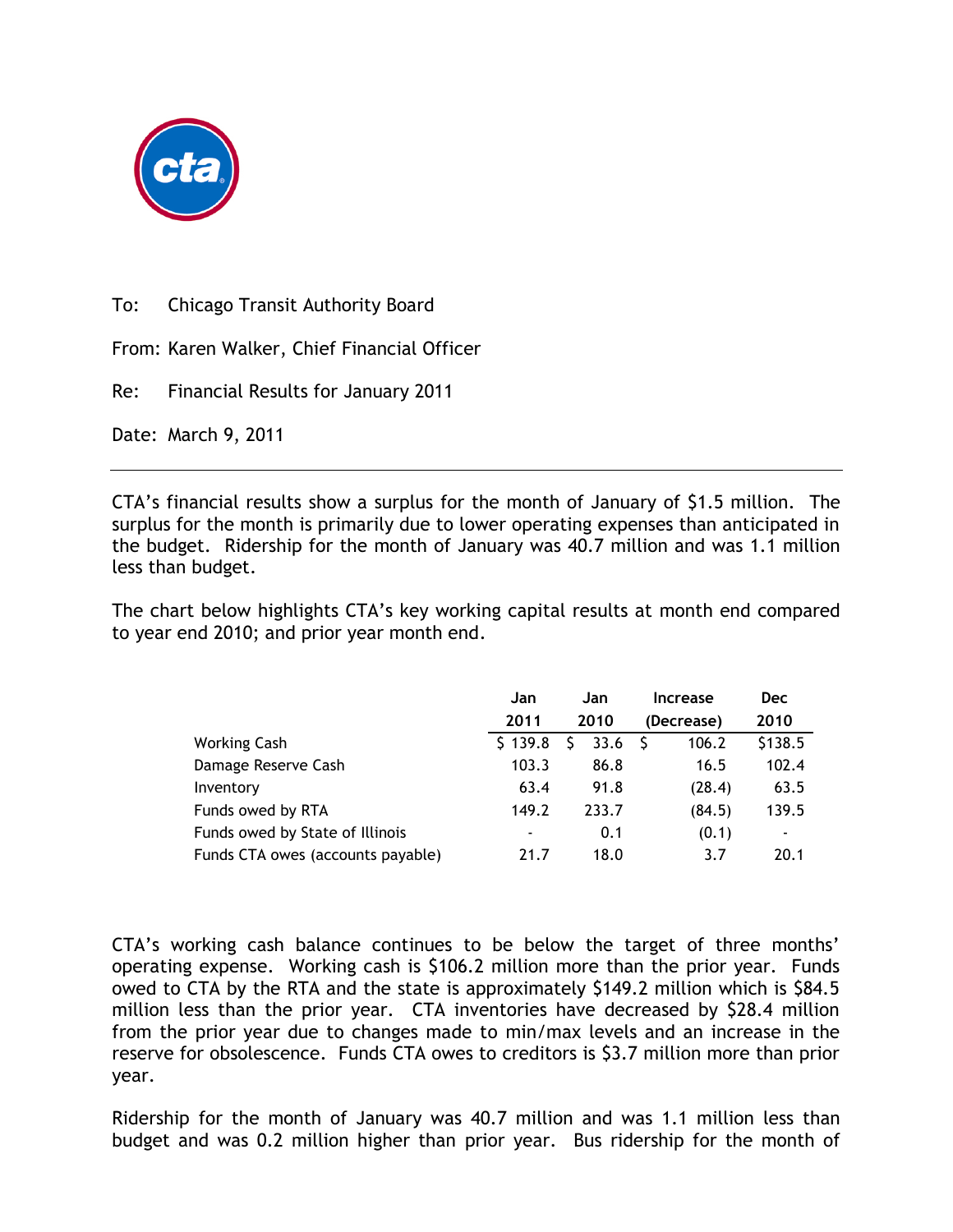January was 24.4 million. This was 0.9 million or 3.4% less than budget and was 0.7 million or 2.9% less than January 2010. Rail ridership for January was 16.3 million and was 0.3 million or 1.7% less than budget and 0.9 million or 6.0% more than January 2010.

Public Funding Required for Operations for the month and the year was \$63.2 million and was \$1.5 million less than budget.

Free rides totaled 5.7 million for the month and the year; or 0.1 million more than January 2010. Free rides for seniors went into effect on March 17, 2008. The majority of free rides occurred on the bus system. Bus accounts for 4.6 million of the total free rides for the month while rail is 1.1 million.

Recovery Ratio, which measures the percentage of operating expenses CTA funds from internally generated revenues, was 51.29% for the month and the year and was favorable by 0.20 percentage points.

Operating Expenses for the month and year equaled \$110.0 million and were \$3.1 million or 2.7% less than budget.

Labor Expense was \$76.0 million for the month of January and was \$1.0 million less than budget due to delayed hiring, unfilled vacancies, less overtime than anticipated in the budget and higher charges to capital jobs. Labor expense is \$4.4 million or 6.2% less than prior year.

Material Expense was \$6.0 million for the month and was \$0.7 million or 9.9% less than budget. Material expense is 10.5% less than prior year.

Fuel for Revenue Equipment was \$4.3 million for the month and was \$0.2 million less than budget.

Electric Power for Revenue Equipment was \$3.6 million for the month and was on par with budget.

Provision for Injuries and Damages Expense was \$1.3 million for the month and is on par with budget.

Purchase of Security Services was \$2.8 million for the month and was on par with budget.

Other Expenses equaled \$16.0 million for the month and were \$1.1 million less than budget due to timing differences between actual and budget.

System-Generated Revenue was \$46.8 million for the month and was \$1.6 million less than budget. The unfavorable variance is primarily due to lower than anticipated revenue for farebox revenue. All revenue categories were unfavorable to budget for the month, except for pass revenue.